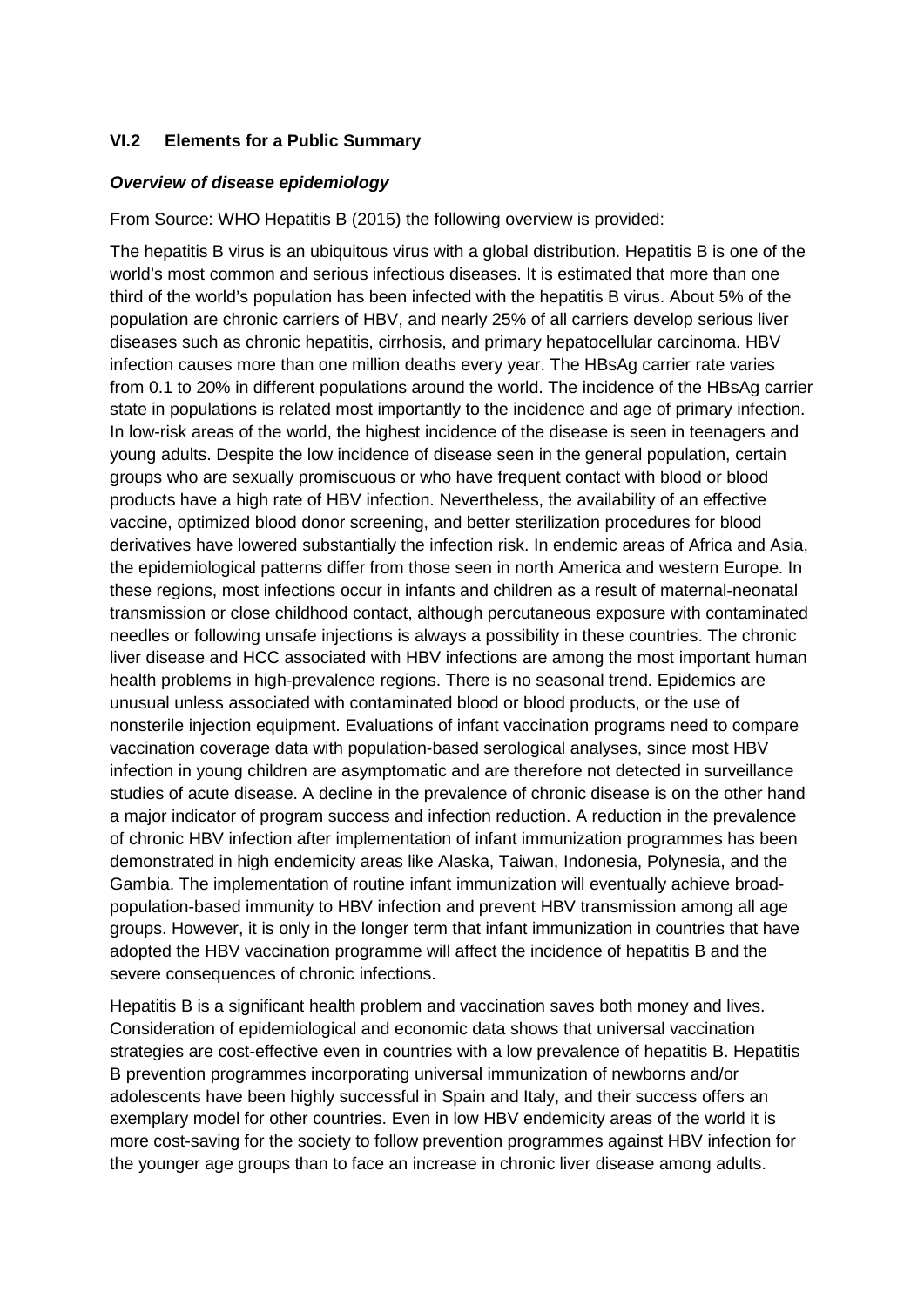All pregnant women should be routinely tested for HBsAg before delivery, so that newborns of positive mothers can be appropriately immunized after birth. In developing countries, where funds and infrastructure to screen pregnant women may not be available, routine vaccination of infants at birth may be appropriate. Post exposure immunization should especially be considered for neonates born of HBsAg-positive mothers. Such infants are infected commonly, especially when mothers are HBeAg-positive, and the risk of becoming chronic carriers is extremely high (90%). When HBIG is given within the first hours after birth, the risk of infection can be reduced to 20%. Following sexual exposure to an infected person, it is currently recommended to use both HBIG and hepatitis B vaccine. For no reason should an HBIG be delayed until the results of HBV tests become available. There is no precedent for recommending HBIG prophylaxis if HBV exposure has occurred more than 7 days earlier. If a significant delay is anticipated in obtaining or dispensing the HBIG, conventional IG containing anti-HBs should be substituted for the HBIG until HBIG can be dispensed.

## *Summary of treatment benefits*

Benefit (sufficient anti HBS trough levels and prevention of HBV re-infection) has been demonstrated in controlled clinical trials and the non-interventional PASS for Zutectra, Fovepta and Hepatect CP and proven during registration of the products. In study 987 Zutectra demonstrated sufficient anti HBS trough levels and prevention of HBV re-infection when given at least 1 week post OLT.

Pharmacokinetic evaluation of HBIg level after OLT at the end of i.v. administration (before start of s.c. administration) show plasma levels of HBIg below the expected range assuming i.v. pharmacokinetic parameter derived from i.v. PK data from patient 6 months after OLT. This could be explained by increased metabolism in patients close to experienced OLT. Dosing based upon pharmacokinetic parameters from metabolic stabilized patients could led to less protective level and increase the risk for HBIg re-infection. Subcutaneous administration of HBIg starting early after OLT based upon the trough level provide more secure plasma level to prevent Hepatitis B re-infection. In addition, patients are trained for s.c. home treatment under well controlled clinical conditions at a time point the patient stays at the hospital already. The early switch from i.v. to s.c. reduces the number of intravenous administration and the general risk associated with intravenous administration.

#### *Unknowns relating to treatment benefits*

None

# *Summary of safety concerns*

#### **Important identified risks**

| <b>Risk</b>                     | What is known                                                                                                                                                               | Preventability                                                                                                                                                                           |
|---------------------------------|-----------------------------------------------------------------------------------------------------------------------------------------------------------------------------|------------------------------------------------------------------------------------------------------------------------------------------------------------------------------------------|
| Injection site<br>reactions (1) | Injection site reactions are<br>common as type of unspecific<br>sensitivity. The reactions are non-<br>serious, mild to moderate and<br>patients recover within short time. | Potential complications can often<br>be avoided by ensuring<br>that patients are not sensitive to<br>human immunoglobulin or had<br>previous experiences of injection<br>site reactions. |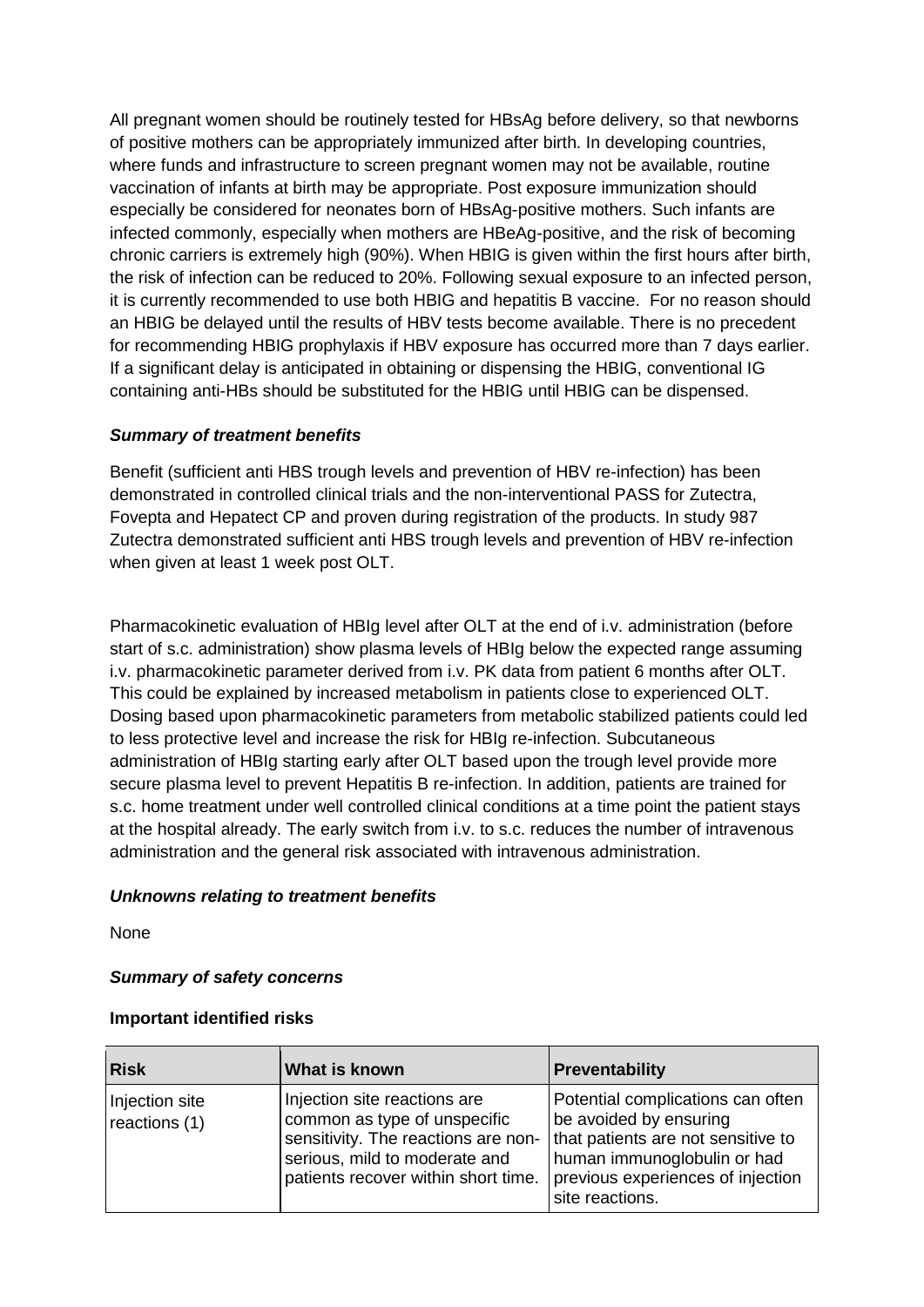| <b>Risk</b>                                                      | What is known                                                                                                                                                                                                                                                                                                                                                                                                                                                                                                                                                                                                                                                                                                                                                                                                                                                                                                                                                                                                                                                                                                        | Preventability                                                                                                                                                                                                                                                                                                                                                                                                                                                                                                                                                                                                                                                                                                                                                                                                                                                                    |
|------------------------------------------------------------------|----------------------------------------------------------------------------------------------------------------------------------------------------------------------------------------------------------------------------------------------------------------------------------------------------------------------------------------------------------------------------------------------------------------------------------------------------------------------------------------------------------------------------------------------------------------------------------------------------------------------------------------------------------------------------------------------------------------------------------------------------------------------------------------------------------------------------------------------------------------------------------------------------------------------------------------------------------------------------------------------------------------------------------------------------------------------------------------------------------------------|-----------------------------------------------------------------------------------------------------------------------------------------------------------------------------------------------------------------------------------------------------------------------------------------------------------------------------------------------------------------------------------------------------------------------------------------------------------------------------------------------------------------------------------------------------------------------------------------------------------------------------------------------------------------------------------------------------------------------------------------------------------------------------------------------------------------------------------------------------------------------------------|
| Hypersensitivity (2)                                             | Zutectra, Fovepta and Hepatect<br>CP must not be used if a patient is<br>allergic (hypersensitive) to human<br>plasma protein (a specific protein)<br>or any of the other ingredients of<br>Hepatect CP or if a patient is<br>hypersensitive to human<br>immunoglobulin, especially in very<br>rare cases in which<br>immunoglobulin A (IgA) is missing<br>and antibodies against IgA are<br>present in the patient's blood; in<br>extremely rare cases, true<br>hypersensitivity reactions may<br>occur.<br>Special care with Hepatect CP<br>should be taken when the infusion<br>rate is high, in patients with<br>complete or incomplete<br>immunoglobulin deficiency with or<br>without IgA deficiency, in patients<br>who receive human<br>immunoglobulin for the first time<br>or, in rare cases, when the human<br>immunoglobulin product is<br>switched or when there has been<br>a long interval since the previous<br>infusion, in people without IgA in<br>their blood and who have formed<br>antibodies against IgA, in patients<br>who have already shown<br>hypersensitivity reactions in the<br>past. | Potential complications can often<br>be avoided by ensuring<br>that patients are not sensitive to<br>human immunoglobulin<br>that the product first injected<br>slowly<br>that patients are carefully<br>monitored for any symptoms of<br>undesired effects throughout the<br>infusion period. In particular,<br>patients naive to human<br>immunoglobulin, patients switched<br>from an alternative intravenous<br>immunoglobulin product, or when<br>there has been a long interval<br>since the previous infusion,<br>should be monitored during the<br>first infusion and for the first hour<br>after the first infusion, in order to<br>detect potential adverse signs. All<br>other patients should be observed<br>for at least 20 minutes after<br>administration.<br>Pre-medicating patients with<br>NSAIDs or corticosteroids may<br>prevent hypersensitivity reactions. |
| Anaphylactic<br>reactions including<br>anaphylactic shock<br>(3) | Anaphylactic shock is a serious,<br>potentially life-threatening side<br>effect with rapid onset after (start<br>of) infusion. Anaphylactic<br>reactions have rarely occurred in<br>patients receiving IVIg therapy.                                                                                                                                                                                                                                                                                                                                                                                                                                                                                                                                                                                                                                                                                                                                                                                                                                                                                                 | Patients should be screened for<br>IgA deficiency before starting IVIg<br>treatment, as IVIgs in general are<br>not indicated in these patients.                                                                                                                                                                                                                                                                                                                                                                                                                                                                                                                                                                                                                                                                                                                                  |
|                                                                  | Zutectra, Fovepta and Hepatect<br>CP must not be used if a patient is<br>allergic (hypersensitive) to human<br>plasma protein (a specific protein)<br>or any of the other ingredients of<br>Hepatect CP or if a patient is<br>hypersensitive to human<br>immunoglobulin, especially in very<br>rare cases in which<br>immunoglobulin A (IgA) is missing<br>and antibodies against IgA are<br>present in the patient's blood; in                                                                                                                                                                                                                                                                                                                                                                                                                                                                                                                                                                                                                                                                                      |                                                                                                                                                                                                                                                                                                                                                                                                                                                                                                                                                                                                                                                                                                                                                                                                                                                                                   |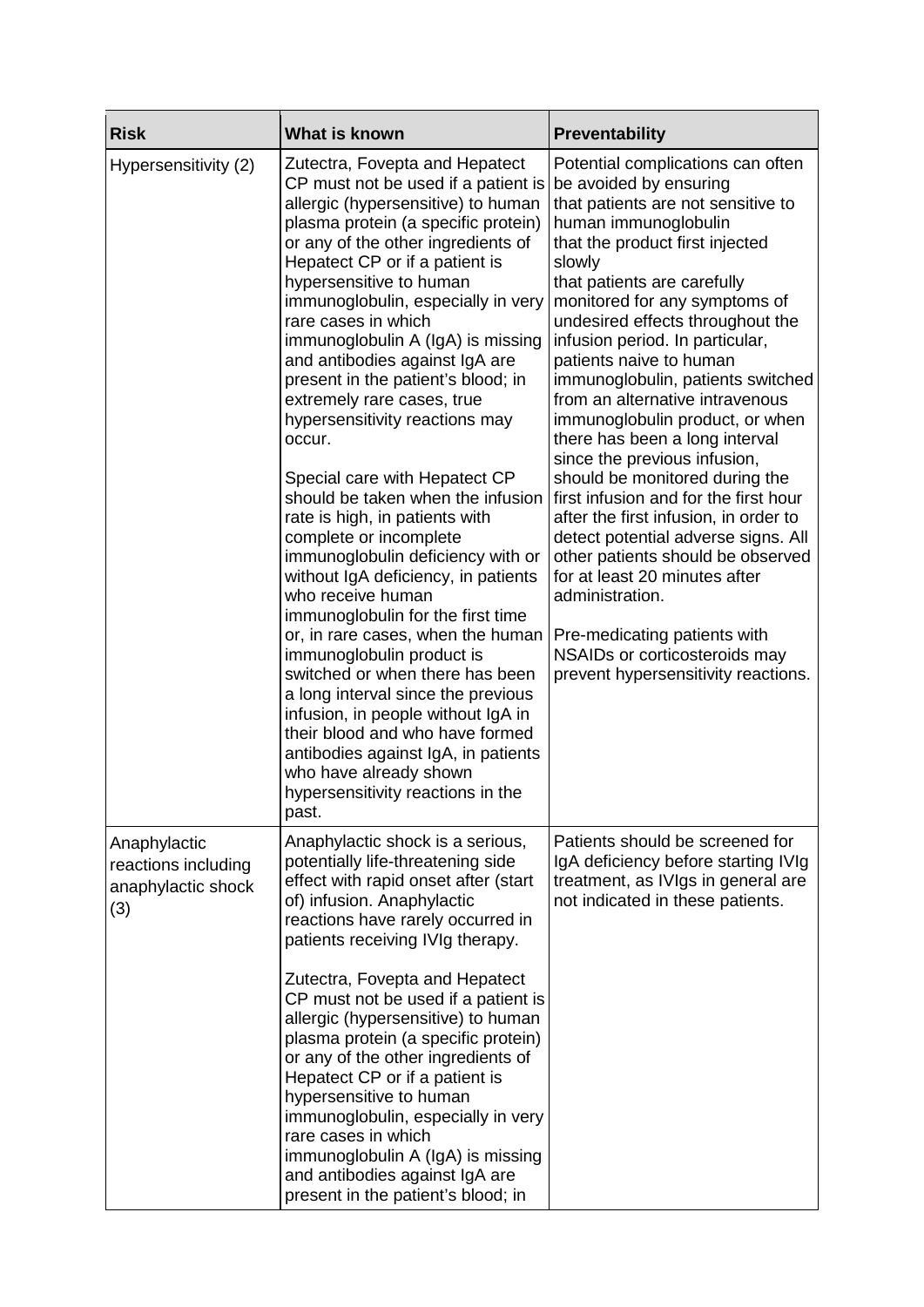| <b>Risk</b>                  | What is known                                                                                                                                                                                                                                                                                                                                      | Preventability                                                                                                                                                                                                                                            |
|------------------------------|----------------------------------------------------------------------------------------------------------------------------------------------------------------------------------------------------------------------------------------------------------------------------------------------------------------------------------------------------|-----------------------------------------------------------------------------------------------------------------------------------------------------------------------------------------------------------------------------------------------------------|
|                              | extremely rare cases, true<br>hypersensitivity reactions may<br>occur.                                                                                                                                                                                                                                                                             |                                                                                                                                                                                                                                                           |
|                              | In patients who have already<br>shown hypersensitivity reactions<br>in the past, even in patients who<br>have not shown hypersensitivity<br>reactions previously, a drop in<br>blood pressure with an<br>anaphylactic reaction (immediate<br>type hypersensitivity reaction)<br>may occur as a result of<br>administering immunoglobulin.          |                                                                                                                                                                                                                                                           |
| Aseptic meningitis<br>$*(4)$ | Only for Hepatect CP<br>(intravenously administered)                                                                                                                                                                                                                                                                                               | Reducing the infusion rate and<br>pre-medicating with                                                                                                                                                                                                     |
|                              | Aseptic meningitis clinically<br>presents with symptoms such as<br>headache, nausea, vomiting,<br>fever and nuchal rigidity. This type<br>of meningitis is of non-infectious<br>nature and usually of moderate<br>severity.                                                                                                                        | acetaminophen or antihistamines<br>may lessen the risk in<br>migraineurs. Pre-treatment with<br>steroids has not been proven to<br>be effective.                                                                                                          |
|                              | Symptoms caused by<br>inflammation of the meninges<br>typically begin within 6 to 48 hours<br>after the infusion was<br>administered. Recovery time is<br>approximately 5 days.                                                                                                                                                                    |                                                                                                                                                                                                                                                           |
|                              | Aseptic meningitis has been<br>reported in patients receiving IVIg<br>therapy. A history of migraine<br>headaches and high IVIg doses<br>(2 g/kg/cycle) are known risk<br>factors for the development of the<br>disease.                                                                                                                           |                                                                                                                                                                                                                                                           |
| Haemolytic anaemia<br>$*(5)$ | Only for Hepatect CP<br>(intravenously administered)                                                                                                                                                                                                                                                                                               | It is difficult to predict the<br>occurrence of haemolytic<br>reactions associated with IVIg                                                                                                                                                              |
|                              | Reversible haemolytic reactions<br>(breakdown of red blood cells)<br>have been observed under IVIg<br>treatment. Haemolytic reactions<br>may be particularly associated<br>with high-dose IVIg therapy,<br>especially in patients with blood<br>group A, B and AB and in patients<br>who are rhD-positive.<br>IVIg is prepared by fractionation of | infusion.<br>Haemolytic reactions are related<br>to the content of antibodies<br>against red blood cell surface<br>antigens (isoagglutinins) in the<br>IVIg. The content of such<br>isoagglutinins should be low: e.g.<br>below 1:64 in protein solutions |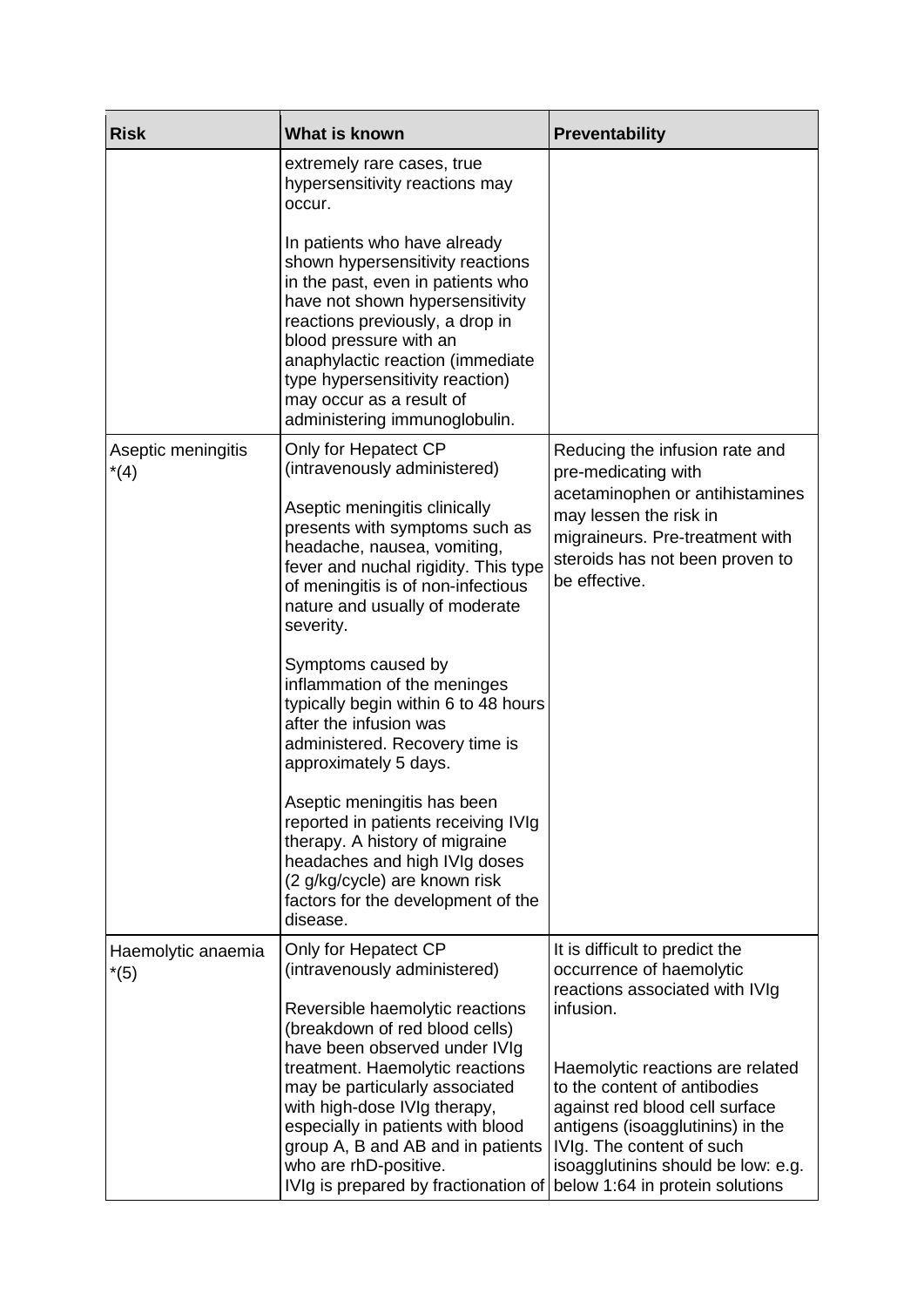| <b>Risk</b>                     | What is known                                                                                                                                                                                                                                                                                       | <b>Preventability</b>                                                                                                                                                                                                                                                         |
|---------------------------------|-----------------------------------------------------------------------------------------------------------------------------------------------------------------------------------------------------------------------------------------------------------------------------------------------------|-------------------------------------------------------------------------------------------------------------------------------------------------------------------------------------------------------------------------------------------------------------------------------|
|                                 | the pooled plasma from<br>thousands of donors and<br>therefore contains IgG antibodies<br>directed against red blood cell<br>antigens. Haemolytic reactions<br>are caused by such antibodies<br>against red blood cell surface<br>antigens finally resulting in<br>destruction of the erythrocytes. | $<$ 30 g/l.                                                                                                                                                                                                                                                                   |
|                                 | Haemolytic anaemia and<br>haemolytic reactions are usually<br>mild to moderate ADRs.<br>Symptoms of haemolytic reactions<br>develop within days following<br>infusion. Haemolytic anaemia<br>requiring transfusion is a rare and<br>serious ADR.                                                    |                                                                                                                                                                                                                                                                               |
| Acute renal failure<br>$*(6)$   | Only for Hepatect CP<br>(intravenously administered)                                                                                                                                                                                                                                                | In case of renal impairment, the<br>administration of immunoglobulin<br>should be discontinued.                                                                                                                                                                               |
|                                 | Special care should be taken in<br>patients with impaired renal<br>function or patients with risk<br>factors, such as diabetes, reduced<br>volume of circulating blood,<br>obesity, co-treatment with<br>medications that damage the<br>kidneys, or age over 65 years.                              | In patients at risk for acute renal<br>failure immunoglobulins should be<br>administered at the lowest<br>infusion rate possible and at the<br>lowest dosage possible.                                                                                                        |
|                                 | Cases of acute renal failure have<br>been reported in this patient<br>group.<br>While these reports of renal                                                                                                                                                                                        | In patients at risk, the use of<br>intravenous immunoglobulin<br>products that do not contain<br>sucrose may be considered.<br>Hepatect CP does not contain<br>sucrose.                                                                                                       |
|                                 | dysfunction and acute renal<br>failure have been associated with<br>the use of many of the licensed<br>intravenous immunoglobulin<br>products, those containing<br>sucrose as a stabiliser accounted<br>for a disproportionate share of the<br>total number.                                        | In all patients, intravenous<br>immunoglobulin administration<br>requires:<br>adequate hydration prior to the<br>initiation of the infusion of<br>intravenous immunoglobulin<br>monitoring of urine output<br>monitoring of serum creatinine<br>levels (an indicator of renal |
|                                 | Too much Hepatect CP can cause<br>fluid overload and hyperviscosity<br>(over-thickening) of the blood in<br>case of impaired renal function.                                                                                                                                                        | function)<br>avoidance of concomitant use of<br>loop diuretics                                                                                                                                                                                                                |
| Thromboembolic<br>events $*(7)$ | Only for Hepatect CP<br>(intravenously administered)                                                                                                                                                                                                                                                | Caution should be exercised in<br>overweight patients, as well as<br>patients with pre-existing risk                                                                                                                                                                          |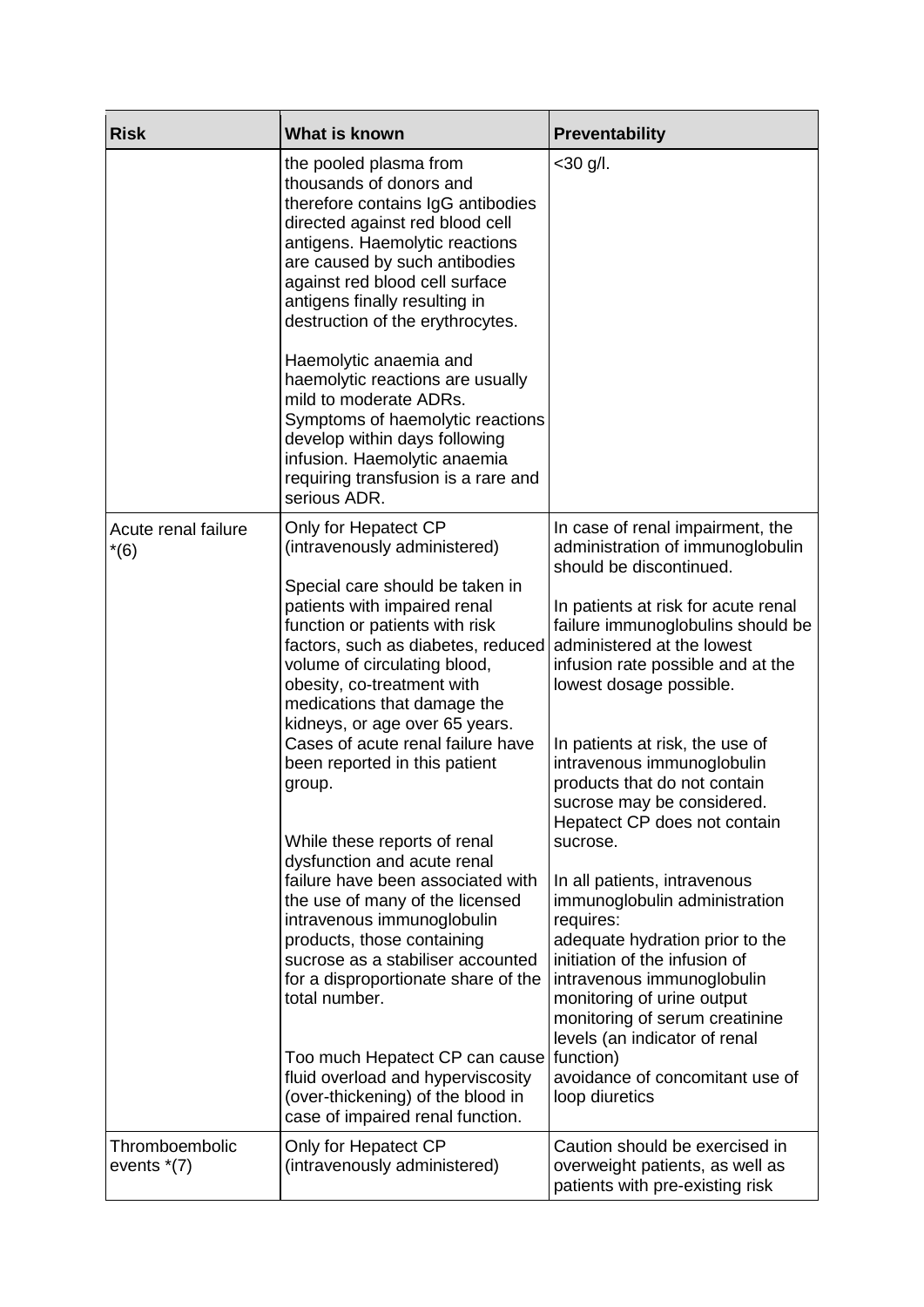| <b>Risk</b> | What is known                                                                                                                                                                                                                                                                                                                                              | <b>Preventability</b>                                                                                                                                                                                                                                                                                                                                                                                                                                                                                                                                                                        |
|-------------|------------------------------------------------------------------------------------------------------------------------------------------------------------------------------------------------------------------------------------------------------------------------------------------------------------------------------------------------------------|----------------------------------------------------------------------------------------------------------------------------------------------------------------------------------------------------------------------------------------------------------------------------------------------------------------------------------------------------------------------------------------------------------------------------------------------------------------------------------------------------------------------------------------------------------------------------------------------|
|             | Special care should be taken in<br>patients at risk, as high-dose<br>administration of immunoglobulins<br>is assumed to cause a relative<br>increase in blood viscosity (blood<br>thickening). There is a risk of<br>thromboembolic events (e.g.<br>caused by blood clots), such as<br>heart attack, stroke, lung<br>embolism and deep vein<br>thrombosis. | factors for such events, such as<br>advanced age, high blood<br>pressure, diabetes, known<br>vascular disease or thrombotic<br>episodes, patients with acquired<br>or inherited thrombophilic<br>disorders, prolonged physical<br>immobilisation, patients with<br>severe hypovolaemia (reduced<br>volume of circulating blood) and<br>patients with disorders that<br>increase viscosity of the blood.<br>In patients at risk for<br>thromboembolic side effects<br>immunoglobulins should be<br>administered at the lowest<br>infusion rate possible and at the<br>lowest dosage possible. |

# **Important potential risks**

| <b>Risk</b>                                  | What is known (Including reason why it is considered a potential<br>risk)                                                                                                                                                                                                                                                                                                                                                                                                                                                                                                                                                                                                                                               |
|----------------------------------------------|-------------------------------------------------------------------------------------------------------------------------------------------------------------------------------------------------------------------------------------------------------------------------------------------------------------------------------------------------------------------------------------------------------------------------------------------------------------------------------------------------------------------------------------------------------------------------------------------------------------------------------------------------------------------------------------------------------------------------|
| High infusion rate $*(1)$                    | Only for Hepatect CP (intravenously administered)                                                                                                                                                                                                                                                                                                                                                                                                                                                                                                                                                                                                                                                                       |
|                                              | Certain severe undesired side effects may by associated with the rate<br>of infusion. As increasing infusion rates are associated with a<br>tendency for increased adverse events, the infusion rate<br>recommended must be observed. Patients must be monitored<br>throughout the entire duration of infusion and observed for symptoms<br>of undesired effects.                                                                                                                                                                                                                                                                                                                                                       |
|                                              | Potential complications can often be avoided by ensuring that the<br>product first injected slowly. If well tolerated during the first 10<br>minutes, the rate of administration may gradually be increased for the<br>remainder of the infusion.                                                                                                                                                                                                                                                                                                                                                                                                                                                                       |
| Interference with<br>serological testing (2) | After injection of immunoglobulin the transitory rise of the various<br>passively transferred antibodies in the patient's blood may result in<br>misleading positive results in serological testing.<br>Passive transmission of antibodies to erythrocyte antigens, e.g. A, B,<br>D may interfere with some serological tests for red cell allo-antibodies<br>(e.g. Coombs test), reticulocyte count and haptoglobin.                                                                                                                                                                                                                                                                                                   |
| Transmission of<br>infective agents (3)      | When medicines are made from human blood or plasma, certain<br>measures are put in place to prevent infections being passed on to<br>patients. These include careful selection of blood and plasma donors<br>to make sure those at risk of carrying infections are excluded, and the<br>testing of each donation and pools of plasma for signs of<br>virus/infections. Manufacturers of these products also include steps in<br>the processing of the blood or plasma that can inactivate or remove<br>viruses. Despite these measures, when medicines prepared from<br>human blood or plasma are administered, the possibility of passing on<br>infection cannot be totally excluded. This also applies to any unknown |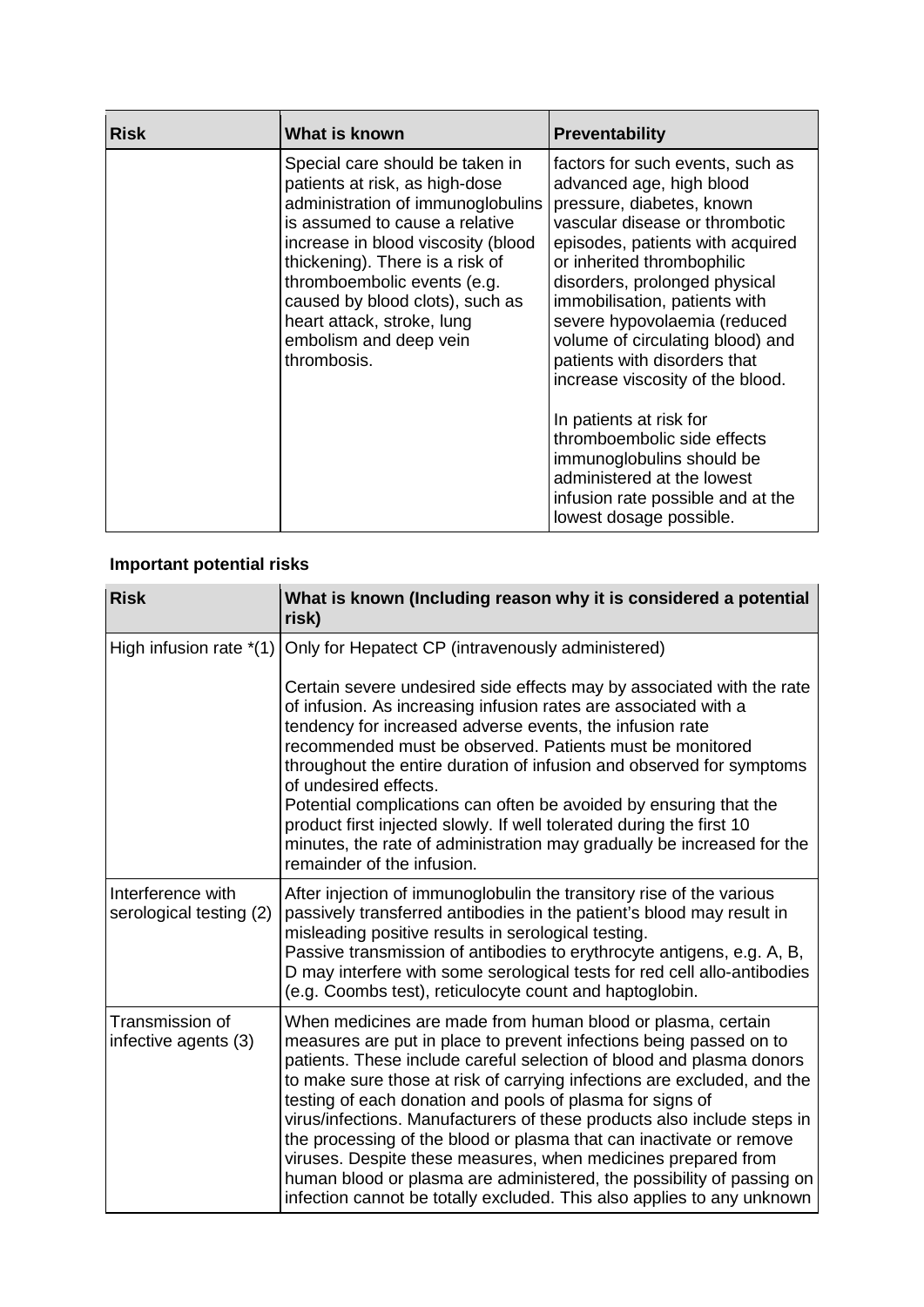| <b>Risk</b> | What is known (Including reason why it is considered a potential<br>risk)                                                                                                                                                                                                                                                                                                    |
|-------------|------------------------------------------------------------------------------------------------------------------------------------------------------------------------------------------------------------------------------------------------------------------------------------------------------------------------------------------------------------------------------|
|             | or emerging viruses or other types of infections.<br>The measures taken may be of limited value against non-enveloped<br>viruses such as parvovirus B19 virus.<br>Immunoglobulins have not been associated with hepatitis A or<br>parvovirus B19 infections possibly because the antibodies against<br>these infections, which are contained in the product, are protective. |

\* Only for Hepatect CP (intravenously administered)

#### **Important potential interaction**

| <b>Risk</b>                                        | What is known (Including reason why it is considered a<br>potential interaction)                                                                                                                                                                                                                                                                                                                                                                                                                                    |
|----------------------------------------------------|---------------------------------------------------------------------------------------------------------------------------------------------------------------------------------------------------------------------------------------------------------------------------------------------------------------------------------------------------------------------------------------------------------------------------------------------------------------------------------------------------------------------|
| Interaction with live<br>attenuated virus vaccines | Immunoglobulin administration may impair for a period of at<br>least 6 weeks and up to 3 months the efficacy of live<br>attenuated virus vaccines such as measles, rubella, mumps<br>and varicella. After administration of Hepatect CP, an interval<br>of 3 months should elapse before vaccination with live<br>attenuated virus vaccines. In the case of measles, this<br>impairment may persist for up to 1 year. Therefore patients<br>receiving measles vaccine should have their antibody status<br>checked. |

## **Missing information\***

| <b>Risk</b>                   | What is known                                                |
|-------------------------------|--------------------------------------------------------------|
| Patients co-infected with HIV | Patients co-infected with HIV and/or hepatitis C virus (HCV) |
| and/or HCV)                   | are not included in study 987.                               |

\* Only for Zutectra

#### *Summary of risk minimisation measures by safety concern*

For the following safety concerns only routine risk minimisation measures, including special warnings in the SmPC, CCDS or PIL, are applied:

- Important identified risk: Injection site reactions include effects like pain, urticaria at injection site, haematoma and erythema
- Important identified risk: Hypersensitivity with its potentially related symptoms headache, chills, dizziness, pyrexia, vomiting and nausea, allergic reactions, transient cutaneous reactions, arthralgia, etc
- Important identified risk: Anaphylactic reactions including anaphylactic shock
- Important identified risk: Aseptic meningitis (only Hepatect CP)
- Important identified risk: Haemolytic anaemia (only Hepatect CP)
- Important identified risk: Acute renal failure (only Hepatect CP)